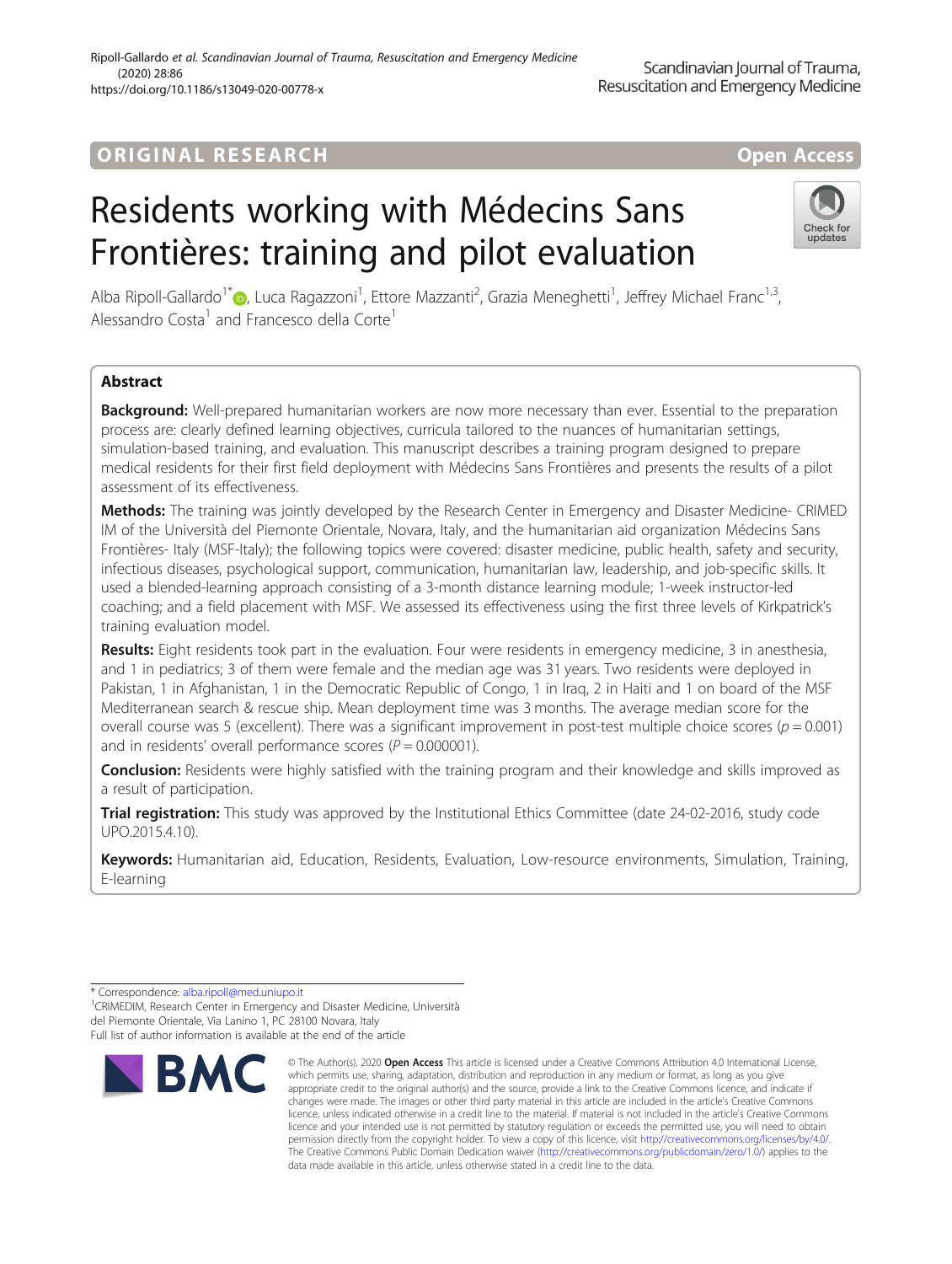# Introduction

Widespread global health inequalities and the resulting shortage of humanitarian health workers have led to an increased presence of young doctors in disaster and humanitarian crises [[1\]](#page-10-0). However, although well-prepared humanitarian workers are more necessary than ever [\[2](#page-10-0)], traditional medical education struggles to meet the demands posed by globalization and the dramatic escalation of violence [[3\]](#page-10-0).

Training objectives for physicians working with Médecins Sans Frontières (MSF) differ from the set of skills acquired in medical schools and residency programs. These professionals are in fact confronted with unique challenges and ethical dilemmas [\[3](#page-10-0)] including, but not limited to, different spectra of diseases, limited resources, cultural diversity, and social disruption. For these reasons, training objectives should be set far beyond individual job-specific skills and incorporate a set of core medical and non-medical competencies that all humanitarian workers must possess [\[4](#page-10-0)]. Essential to the preparation process before first deployment are therefore clearly defined learning objectives, curricula tailored to the nuances of humanitarian settings, state-of-the-art teaching tools, including high fidelity simulation, and assessment to determine competency [\[5](#page-10-0)].

Despite the need for curricula built on a testable package of knowledge and skills, evaluating the effectiveness of training programs is generally not an essential component of preparedness for humanitarian health workers [[6\]](#page-10-0), or at best is limited to measuring satisfaction or knowledge. Assessing whether students improve their ability to handle complex situations is of paramount importance to guarantee the best outcomes for vulnerable populations; for this reason, this manuscript describes a training program designed to prepare medical residents for their first deployment with Médecins Sans Frontières and presents the results of a pilot assessment of its effectiveness.

# Materials and methods

# Program development

#### Target Population Survey

In 2012, we conducted a nationwide survey to investigate the interest of young doctors in humanitarian assistance [\[7](#page-10-0)]. The survey included all residents in anesthesia and intensive care in Italy. Out of 924 respondents (RR 67.8%), 691 (74.7%) would have liked to make a major contribution to international humanitarian health care during their residencies and 897 (97%) would welcome specific training prior to deployment. Building on these results, we assumed that our training program would be of interest to doctors training in this discipline.

# Institutions involved

In 2013, the Research Center in Emergency and Disaster Medicine-CRIMEDIM of the Università del Piemonte Orientale (Novara, Italy) in collaboration with Médecins Sans Frontières Italy (MSF-Italy) developed Humanitarian Medic [\[8](#page-10-0)], a competency-based training program delivered annually to senior residents in anesthesia and critical care before their first deployment to MSF field missions. In 2015, the course was expanded to residents in emergency medicine and pediatrics.

# Candidate selection

The number of participants cannot not exceed 10 per iteration; the course includes national and international senior residents (IV-V year) in anesthesia & critical care, emergency medicine, and pediatrics. Selection criteria coincide with the minimum MSF standard requirements for humanitarian workers, namely:

- At least B1 level proficiency in French and English (the languages of health care in the United Nations) according to the European Language Framework;
- Willingness to participate in international humanitarian field projects, including in armed conflict areas or following natural or man-made disasters;
- Flexibility and a positive attitude to working in multicultural contexts.

Prior participation in international cooperation projects or humanitarian emergency response programs is considered an asset but is not mandatory for application.

Candidate selection is carried out in a biphasic fashion by a recruitment commission composed of two CRIM EDIM investigators and two recruiters from MSF-Italy human resources department. Participants are first screened based on their curriculum vitae, self-assessed theoretical and practical skills and the results obtained in an on-line French and English language test. Subsequently, the best candidates are selected for interview.

# Curriculum

Educational needs were established on the basis of an expert opinion survey [\[9](#page-10-0)], round tables with CRIMEDIM and MSF field experts, and a literature review of published competency sets for humanitarian workers [\[10](#page-10-0)]. Since our training program targeted health workers but was meant to be extendable in the future to other sectors operating under the umbrella of humanitarian aid, four manuscripts were selected on the basis of their cross-sectorial approach [\[6](#page-10-0)] and definition of disciplinespecific competencies relevant to our audience  $[11-13]$  $[11-13]$  $[11-13]$  $[11-13]$  $[11-13]$ . These competency sets served as a foundational basis for the course curriculum and were translated into 10 cross-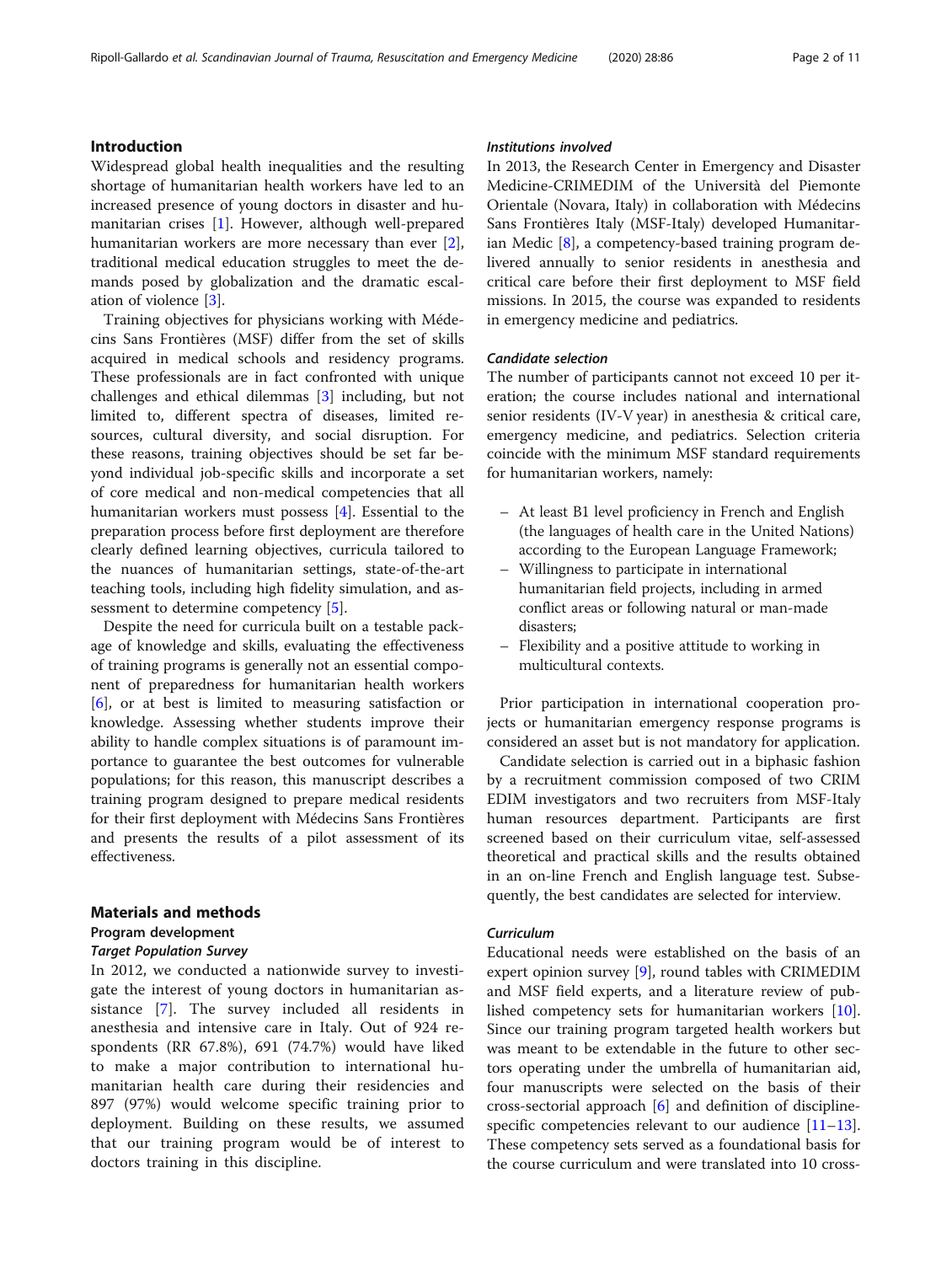sectorial and 1 profession-specific competency domain for each specialty [Table [1](#page-3-0)]. Learning objectives were phrased according to Bloom's Taxonomy. For each objective, a series of measurable performance goals was further developed. Curricula, learning and performance objectives were reviewed and validated by consensus between CRIMEDIM and MSF-Italy working groups.

#### Delivery method

The course intends to expose participants to a blendedlearning experience consisting of 3months of distance, self-directed learning and 1 week of residential instructor-led teaching. E-learning takes place through the Modular Object-Oriented Dynamic Learning Environment (MOODLE) educational software hosted on CRIMEDIM's servers. The platform works as a contentdriven learning model, hosting 11 e-modules and video lectures and offering a suite of tools and onlinemultiplayer-virtual exercises. The residential phase takes place at the SIMNOVA simulation center in Novara, Italy, and includes class-room sessions, table-top exercises, and group discussions with emphasis on high fidelity and outdoor real-size simulation exercises. Scenarios are designed based on the equipment, drugs and diagnostic tools available in MSF field projects and residents are exposed to the challenges most commonly encountered in daily activities. In clinical management scenarios, actors comply with the dress code of the country where the scenario is based and are also trained to act as typical members of the local staff.

E-learning materials and best performances for simulation exercises are jointly developed based on current international guidelines and the typical resources available in real-life MSF missions. Upon successful completion of both phases, students receive a certificate of completion and are deployed to MSF field projects as local staff supervisors to work as part of the hospital duty roster.

# Evaluation

# **Participants**

The first two editions in 2013 and 2014 were not included in the evaluation but were offered on a pilot basis to test the feasibility of the project from an organizational standpoint and refine the course contents according to the feedback provided by students and MSF field supervisors.; only participants to the 2015 course iteration  $(n = 8)$  were included in the evaluation. All were Italian, four were residents in emergency medicine, 3 in anesthesia, and 1 in pediatrics; 3 of them were female and median age was 31 years old. Two residents were deployed in Pakistan, 1 in Afghanistan, 1 in the Democratic Republic of Congo, 1 in Iraq, 2 in Haiti and

1 on board of the MSF Mediterranean search & rescue ship. Mean deployment time was 3 months.

#### Method

The Kirkpatrick's evaluation model has recently been used to evaluate training programs for health providers and focuses on the sequential assessment of the following levels [[14](#page-10-0)]:

- Level 1- Reaction: measures students' satisfaction with the program;
- Level 2- Learning: measures improvement in knowledge, attitudes and skills;
- Level 3- Behavior: measures the transfer of learning to the workplace;
- Level 4- Results: measures the objective changes occurred as a result of participation in the training program.

To determine the effectiveness of our course, we tested levels 1 to 3 using a prospective, observational, single-cohort study.

#### Evaluation plan and evaluation tools

We designed the evaluation plan according to the recommendations of Kirkpatrick et al. [\[15](#page-10-0)] [Fig. [1\]](#page-5-0):

- We assessed Reaction using a 5-point Likert scale questionnaire with a separate space for commentaries and personal opinions.
- We evaluated the three dimensions of Learning separately in a pre- and post-test [Fig. [1](#page-5-0)] as follows:
	- Knowledge with a 30-question-multiple-choice test.
	- Attitude with a 12-question-5-point Likert scale questionnaire. In this study, the term "attitude" was defined as the students' positive or negative predisposition toward the competency domains at the basis of the course.
	- Skills with simulation-based performance tests, in which each student acted as lead physician in the management of a critically-ill patient in a lowresource emergency room. To decrease the potential impact that reiterative exposure to simulation exercises during the residential phase might have had on post-test performance, students attended standardized simulation tutorials and managed a number of simulated cases before entering the pre-test scenario. Pre- and post-test scenarios progressed on a predefined fashion according to the cue system described by Kim et al. [[16](#page-10-0)] We videotaped resident's performance and passed the material on to an external independent evaluator, who rated all students according to the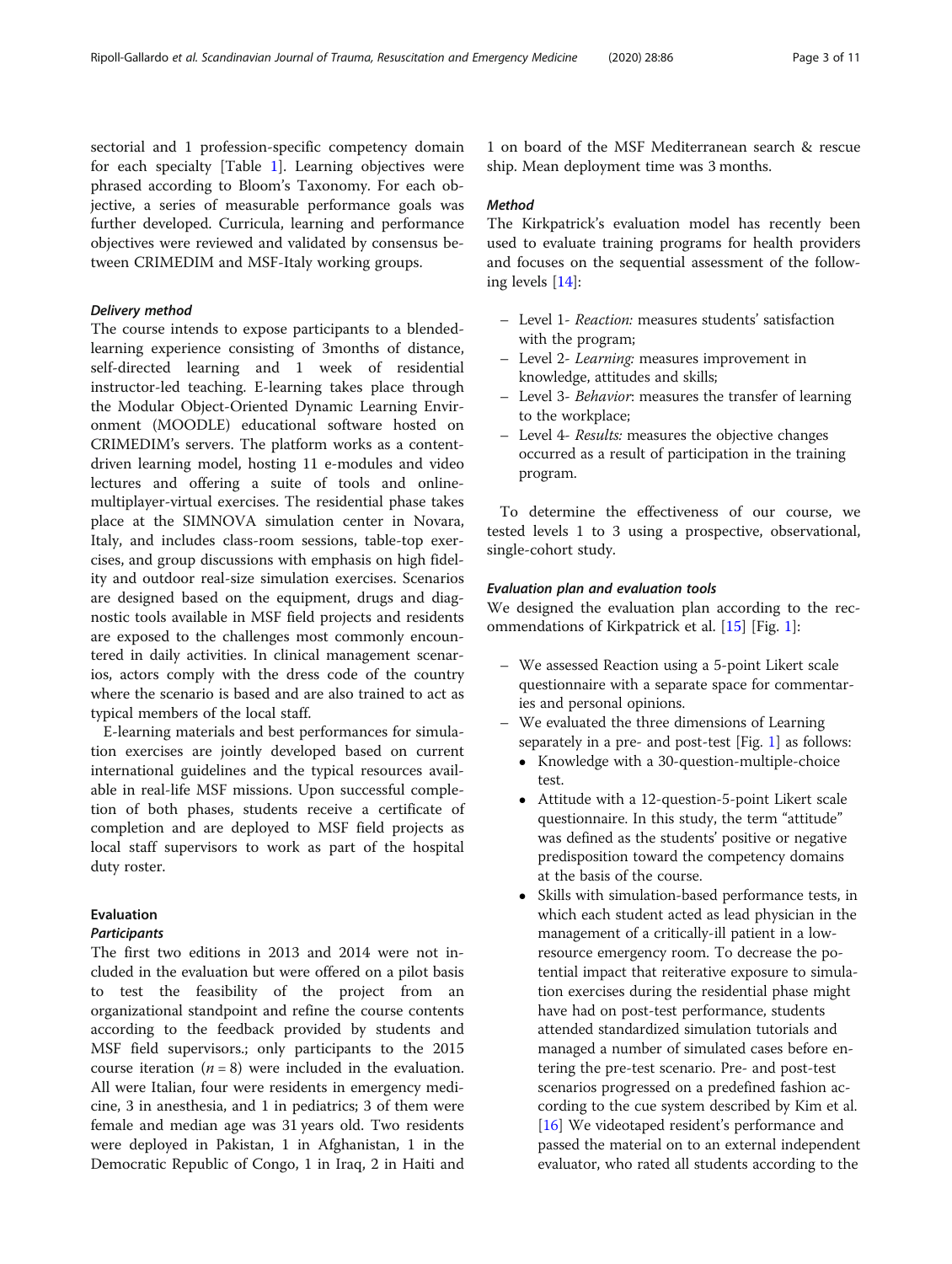| Competency domain                               | General learning objectives                                                                                                                                                                                                                                                                                                                                                                                                                                                                                                                                                                                                                                                                                                    | Examples of performance objectives                                                                                                                                                                                                                                                                                                                                                                                                                                                                          |  |
|-------------------------------------------------|--------------------------------------------------------------------------------------------------------------------------------------------------------------------------------------------------------------------------------------------------------------------------------------------------------------------------------------------------------------------------------------------------------------------------------------------------------------------------------------------------------------------------------------------------------------------------------------------------------------------------------------------------------------------------------------------------------------------------------|-------------------------------------------------------------------------------------------------------------------------------------------------------------------------------------------------------------------------------------------------------------------------------------------------------------------------------------------------------------------------------------------------------------------------------------------------------------------------------------------------------------|--|
| 1. Disaster medicine                            | • Understand the definition and different phases<br>of disasters.<br>• Define the nature of injury or illness in relation<br>to different types of disasters.<br>• Describe objectives and features of disaster<br>medicine.<br>• Understand the international disaster response<br>mechanism with involved bodies and<br>organizations.                                                                                                                                                                                                                                                                                                                                                                                       | • List the four phases of disaster management<br>• Name the office of the United Nations<br>responsible for the international coordination in<br>case of disaster or humanitarian emergency                                                                                                                                                                                                                                                                                                                 |  |
| 2. Incident Management System (IMS)             | • Describe the general principles and different<br>phases of the IMS.<br>• Demonstrate ability to work within an IMS.<br>• Describe the concept and different methods of<br>Mass Casualty Triage.<br>• Define the concept of surge capacity and its role<br>in unforeseen emergencies and disasters.                                                                                                                                                                                                                                                                                                                                                                                                                           | • Correctly carry out the initial reporting from a<br>simulated disaster site using the METHANE<br>(Major accident, Exact location, Type of accident,<br>Hazards, Access, Number of victims, Emergency<br>services) method.<br>• Assign simulated victims with the correct priority<br>code according to the Simple Triage And Rapid<br>Treatment (START) triage.                                                                                                                                           |  |
| 3. Communication                                | • Recognize a disaster in progress, assess and<br>report the situation.<br>• Define and apply the principles of successful<br>communication with local and expatriate staff,<br>within and among organizations and with the<br>media during emergencies.<br>• Describe the radio communication procedures<br>and protocols.<br>• Recognize the importance of post-event reports.                                                                                                                                                                                                                                                                                                                                               | Implement the basic principles of<br>communication in a public release statement<br>with the media regarding the attack of a health<br>facility by one belligerent party.<br>• Write and present a post-event report after a<br>simulated mass casualty event summarizing the<br>facts occurred and the actions taken.<br>• Successfully collaborate with a member of local<br>staff with very limited English speaking skills<br>during the clinical management of a simulated<br>critically -ill patient. |  |
| 4. Resource management                          | • Manage supplies, drugs and equipment and<br>other resources for an effective response.<br>• Manage, supervise, and appropriately use local<br>staff and expatriate aid workers during<br>emergencies.                                                                                                                                                                                                                                                                                                                                                                                                                                                                                                                        | • Consider early blood compatibility testing for<br>relatives of patients in an hemorrhagic shock<br>scenario when whole blood is scarce or not<br>available.<br>• Demonstrate competence in the use of outdated<br>equipment (e.g ventilators) to provide safe<br>anesthesia in a low-resource-setting.                                                                                                                                                                                                    |  |
| 5. Public health                                | • Recognize the top priorities for public health<br>interventions during complex emergencies.<br>• Describe indicators used to assess and monitor<br>public health during complex emergencies.<br>• Understand key epidemiological principles and<br>terminology.<br>• Define the minimum levels to be attained in<br>humanitarian interventions regarding the<br>provision of water, sanitation and hygiene.<br>• Define the minimum levels to be attained in<br>humanitarian interventions regarding the<br>provision of food and nutrition.<br>· Identify which infectious diseases can constitute<br>a major threat following a disaster according to<br>the geographical location and the type of<br>emergency occurring. | • Describe the information to be gathered during<br>a Initial Rapid Assessment and elaborate an<br>intervention plan according to the identified<br>public health needs.<br>• Name the minimum quantity of safe drinking<br>water (liters/ person/ day) to be provided in an<br>humanitarian intervention.<br>• List the main anthropometric indices used to<br>assess malnutrition.<br>• Demonstrate knowledge about the age groups<br>to be covered by a measles vaccination<br>campaign                  |  |
| 6. Safety and security                          | • Understand the need for a safe and secure<br>approach in humanitarian environments.<br>• Analyze the security environment on the basis of • Demonstrate ability to prevent incidents during<br>the seven pillars of security.<br>• Apply the preventive measures and/or individual<br>or collective responsibilities adapted to each<br>form of stress.<br>· Identify sources of risk, describe risk scenarios<br>and identify risk mitigation measures.                                                                                                                                                                                                                                                                     | • Demonstrate successful negotiation skills when<br>approaching a simulated check point.<br>road travels (e.g carrying ID card, being able to<br>clearly explane the mission of his/her<br>organization etc).<br>· Identify landmine markings during outdoors<br>exercises                                                                                                                                                                                                                                  |  |
| 7. Ethics and international humanitarian<br>law | • Apply basic principles of medical ethics to<br>disaster situations.<br>• Recognize and react accordingly to the<br>difficulties entailed by humanitarian scenarios<br>where different cultural backgrounds are                                                                                                                                                                                                                                                                                                                                                                                                                                                                                                               | • Demonstrate tolerance when dealing with local<br>staff and patients with different cultural<br>background (e.g covered with burga).<br>• Describe the origin of the Geneva Convention                                                                                                                                                                                                                                                                                                                     |  |

# <span id="page-3-0"></span>Table 1 Competency domains, general learning objectives and some performance objectives at the basis of the training curriculum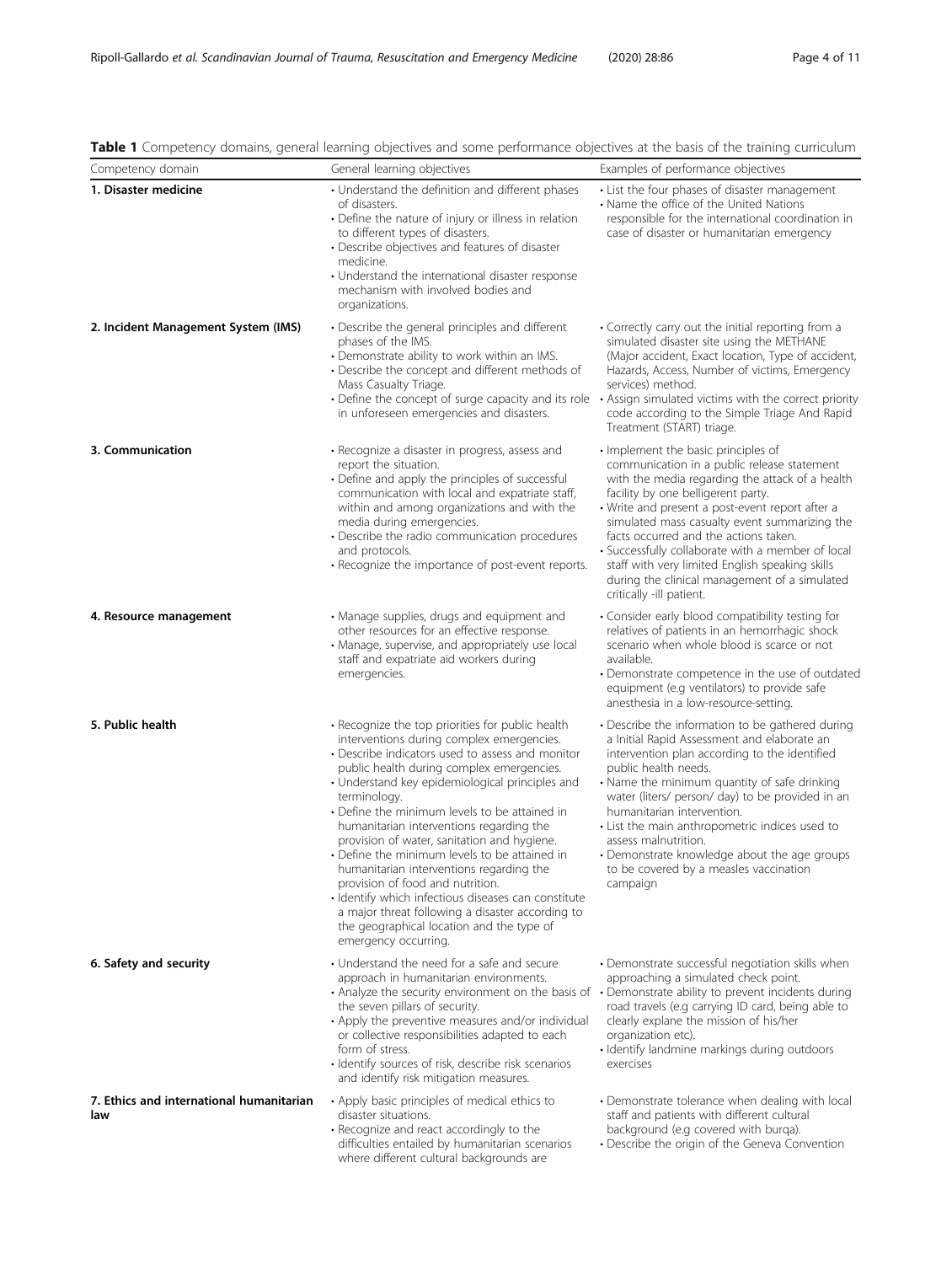| Competency domain                                                                                                                                  | General learning objectives                                                                                                                                                                                                                                                                                            | Examples of performance objectives                                                                                                                                                                                                                                                                                                                               |
|----------------------------------------------------------------------------------------------------------------------------------------------------|------------------------------------------------------------------------------------------------------------------------------------------------------------------------------------------------------------------------------------------------------------------------------------------------------------------------|------------------------------------------------------------------------------------------------------------------------------------------------------------------------------------------------------------------------------------------------------------------------------------------------------------------------------------------------------------------|
|                                                                                                                                                    | represented.<br>• Define the concept and understand the origins<br>of International Humanitarian Law<br>• List the main International Human Rights<br>• Describe the role of International Humanitarian<br>Law in in protecting the dignity and rights of<br>the most vulnerable populations during armed<br>conflicts |                                                                                                                                                                                                                                                                                                                                                                  |
| 8. Situational awareness                                                                                                                           | · Respond appropriately to an ever-changing en-<br>vironment and stress-induced situations.<br>• Adapt to pressure and change to operate<br>effectively within humanitarian contexts.                                                                                                                                  | • Demonstrate avoiding fixation errors during the<br>management of critically-II patients in simulated<br>low-resource scenarios.<br>• Demonstrate ability to anticipate likely events in<br>crisis situations (e.g a huge number of victims to<br>come after a single patient presents with acute<br>organophosphorus pesticide poisoning in a war<br>context). |
| 9. Psychological support                                                                                                                           | • Describe the main psychological needs in<br>emergency contexts.<br>• Describe the essential criteria to organize actions<br>in psychological support.<br>• Apply the principles of psychological first aid in<br>emergency situations                                                                                | • Identify and list the basic principles of Disaster<br>Mental Health. Demonstrate ability to provide<br>the principles of Psychological First Aid<br>• Demonstrate ability to develop good practices to<br>manage personal stress in order to mitigate<br>potential adverse effects of stress                                                                   |
| 10. Leadership                                                                                                                                     | • Understand the definition of leadership and<br>recognize the importance in an emergency<br>context.<br>• Describe the different management styles.<br>• Understand conflict management and modify<br>one's own management style.<br>• Apply the principles of Non-Violent<br>communication.                          | • Demonstrate ability to implement a Non-Violent<br>communication when giving a member of the<br>local staff a negative feedback regarding his per-<br>formance during a recent emergency.<br>• Demonstrate ability to make firm decisions<br>during a critical event: e.g. priority of transport<br>for severely injured patients in an hostile<br>environment. |
| 11. Clinical considerations in the specific<br>field of Anesthesia, Pediatrics and<br><b>Emergency Medicine in Low Resource</b><br><b>Settings</b> | • Understand and apply the principles of safe<br>anesthesia, emergency medicine or pediatrics in<br>low-resource settings according to the needs<br>and resource available.                                                                                                                                            | • Demonstrate good knowledge in the use of<br>Halothane, ketamine, suxamethonium and<br>pancuronium<br>• Demonstrate ability to perform a newborn<br>resuscitation in a resource-constrained<br>environment<br>• Promptly recognize and treat signs and<br>symptoms of malaria in high risk areas                                                                |

Table 1 Competency domains, general learning objectives and some performance objectives at the basis of the training curriculum (Continued)

validated Italian translation (Translated Italian Global Rating Scale- TIGR) [[17](#page-10-0)] of the Ottawa Global Rating Scale (Ottawa GRS) [[16](#page-10-0)]. This scale uses a 7-point semi-anchored design to evaluate residents' overall performance and their leadership, problem solving, situational awareness, resource utilization, and communication skills.

- Pre- and post-test were different tests with the same level of difficulty.
- Every resident was followed during the mission by his immediate MSF field supervisor who qualitatively assessed improvements in behavior using the MSF standard evaluation form for first missioners (form available upon request).
- MSF field supervisors were blinded to the students' completion of the training program before deployment. This was necessary to prevent students' participation from influencing the judgement of

supervisors and ensure that evaluations were carried out as usual for any MSF first missioner.

– All the evaluation tests/forms and case scenarios used to conduct the evaluation are available upon request.

# Statistical tests and data analysis

The statistical analysis of Level 2 (Learning) was conducted by taking the difference in pre- and post-test scores as measured with a multiple-choice test as the primary objective. The difference in pre-and post-overall performance was defined as the secondary objective. We defined null hypotheses as no difference between the before and after multiple-choice test scores and no difference between the before and after overall performance. Alternative hypotheses were that both multiple choice test scores and overall performance scores would change significantly after completion of the course.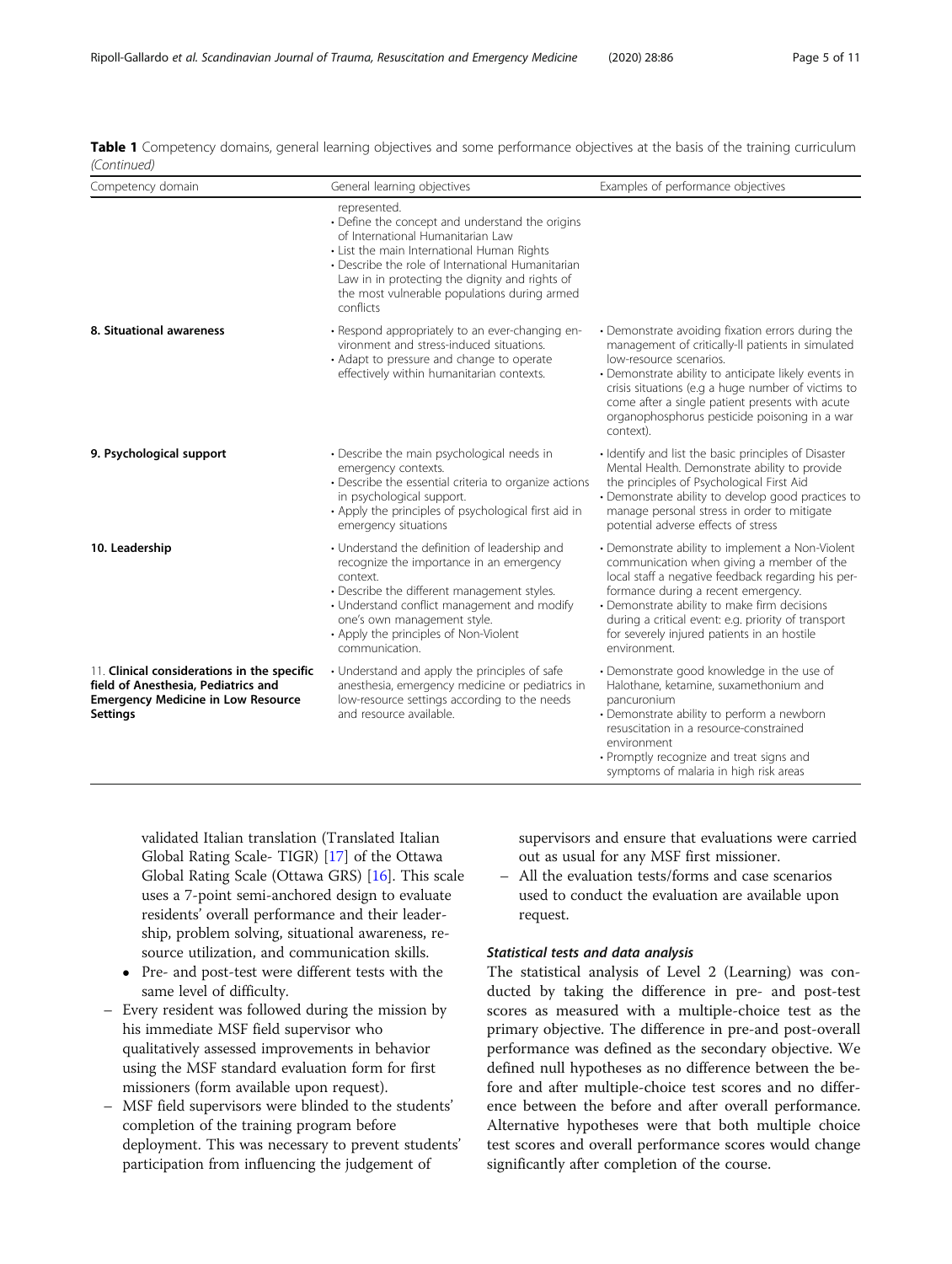<span id="page-5-0"></span>

We tested the null hypothesis of the primary objective of no difference between pre- and post-test scores against the two-sided alternative hypothesis of significant difference. The null hypothesis of the secondary objective of no difference between pre- and post-training overall performance scores was tested against the two-sided alternative of significant difference. Statistical analysis was performed using "R: A language and environment for statistical computing." (R Development Core Team, Vienna, Austria). Null and alternative hypotheses and the statistical methods were completely specified before data collection. Differences between groups for the primary and secondary objectives were assessed using paired t-tests. P-values of less than .05 were considered significant for all tests. Two-sided alternative hypotheses were used in all cases.

# Ethical clearance

To ensure anonymity and confidentiality during the entire evaluation process, we assigned a tracking number to each participant. This number was then reported on answer sheets, evaluation forms and videotape labels. All students signed the informed consent. This study was approved by the institutional Ethics Committee (date 24-02-2016, study code UPO.2015.4.10).

# Results Reaction

All residents rated the course as "excellent" and strongly agreed with the statement "I would recommend the course to other doctors in training". All participants emphasized their satisfaction with both course contents and mode of delivery. In particular, high-fidelity simulation exercises were highly appreciated. Two students expressed the view that the course schedule was too tight and one suggested adding more training in negotiations techniques.

# Learning

There was a significant improvement in post-test multiple-choice scores when compared to pre-test scores ( $p = .001$ ) (mean effect: 10.4/30; 95% CI: 5.7 to 15.0) [Fig. [2](#page-6-0)] and also a significant improvement in residents' overall performance scores  $(P = .000001)$ (mean effect: 3; 95% CI: 2.4 to 3.6) [Fig. [3](#page-6-0)]. The median score for all other fields also improved after the training course (median differences: Leadership 3.3; Problem solving 2.6; Situational Awareness 3; Resource Utilization 3.5; Communication 2.7). No differences were detected in attitudes scores before and after the course.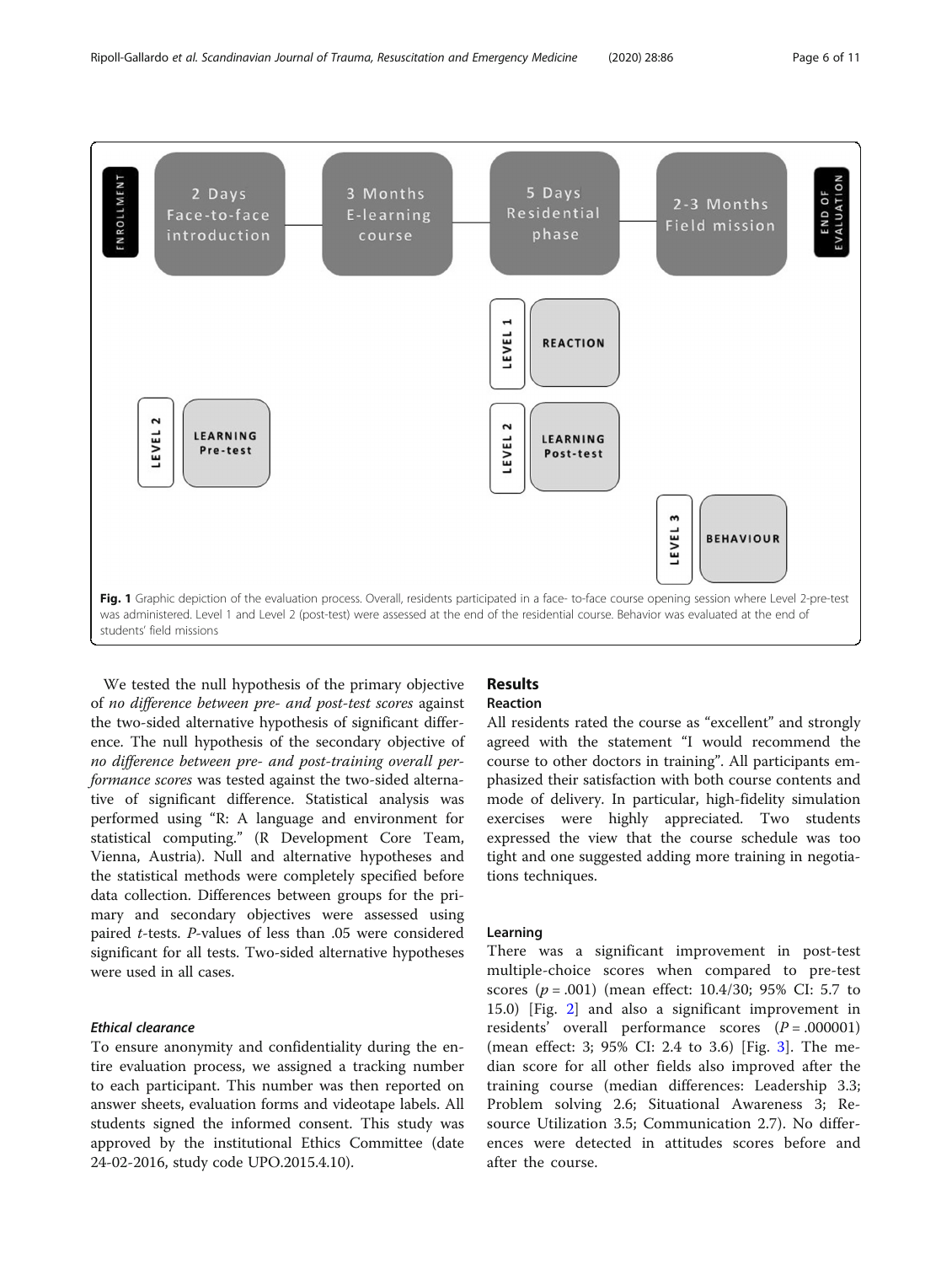<span id="page-6-0"></span>

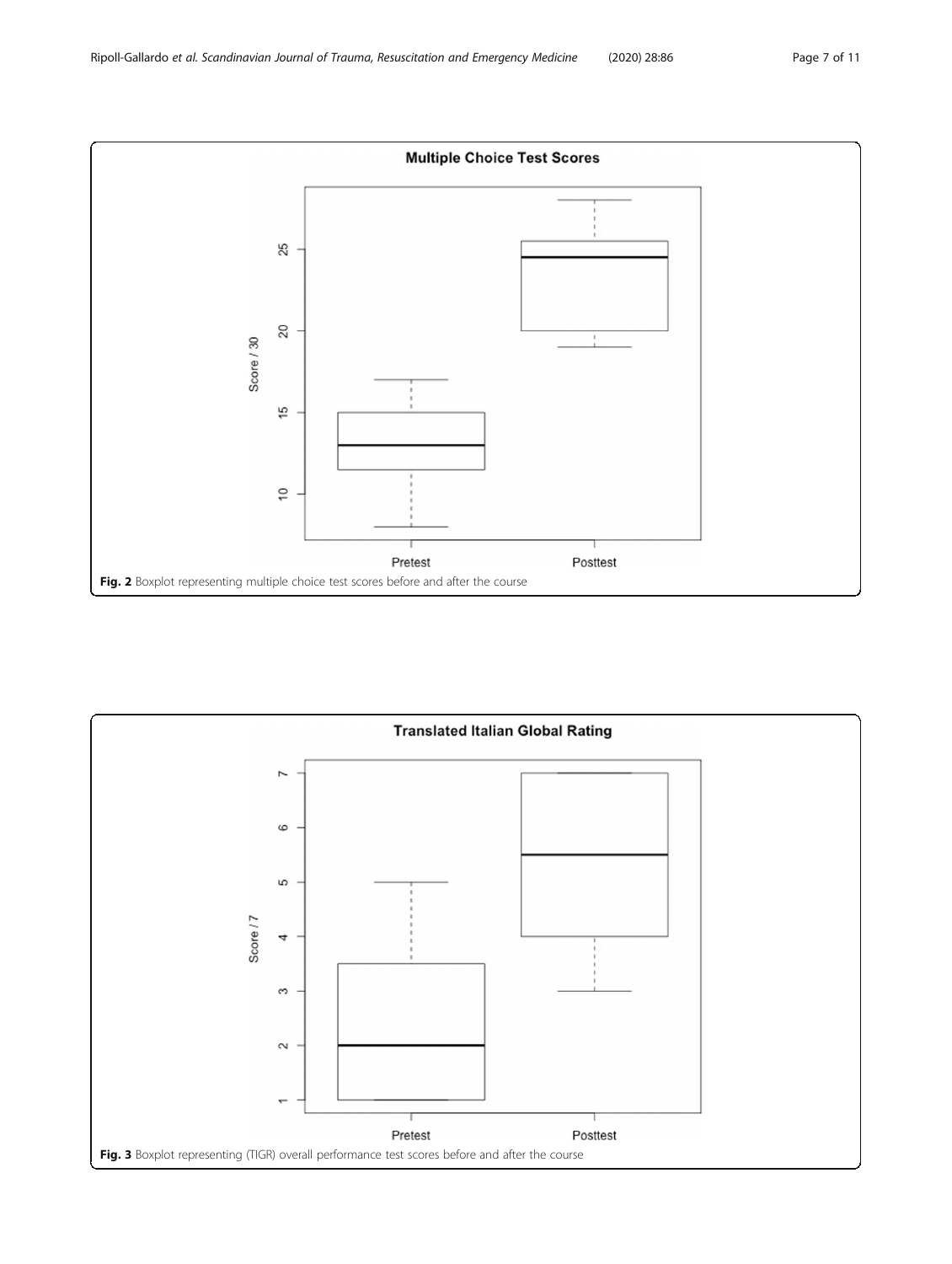# Behavior

For most participants, MFPs highlighted the following strengths: compliance with MSF standards and principles (7), flexibility (6), good team working skills (6) and cross-cultural sensitivity (3). All residents (8) were recommended for future MSF missions [Table 2].

# Discussion

Expatriate health providers have been observed to be illprepared during recent humanitarian emergencies due to lack of experience in international relief and inadequate understanding of the local context [[4,](#page-10-0) [18](#page-10-0)]. For this reason, the international humanitarian community has been drawing attention to the compelling need for competency-based training curricula based on a standard set of cross-cutting and profession-specific competencies [[4,](#page-10-0) [19\]](#page-10-0). Since young doctors, born in a new era of highly-specialized medicine, have been increasing their presence in international aid projects, good preparation and performance oversight are paramount to guarantee best practice also in resource-strained settings [[9\]](#page-10-0).

To our knowledge, this is the first study that describes the implementation and evaluation of a course based on published cross-sectorial and profession-specific competencies, jointly developed by an academic center and a robust humanitarian organization. Interestingly, while 61% of training programs for humanitarian workers in Europe [[19](#page-10-0)] are defined as "competency-based", none of them incorporates previously published competency sets. Evaluating the effectiveness of training programs is necessary to ensure credibility and decide whether they should be continued or not. In this regard, the assessment of a course for humanitarian workers using the first three levels of the Kirkpatrick's evaluation model and including high fidelity simulation represents a real novelty.

Overall, students' satisfaction (Level 1) with the program was high. In particular, the delivery method and the residential phase were highly appreciated. It is worth noting that, aside from course curriculum and students' previous academic background, the structure of the program and the educational environment also play a central role in learning [[20\]](#page-10-0). Over the last years, medical education has shifted toward different delivery modes in an attempt to achieve better educational outcomes. The combination of face-to-face lectures and online teaching, defined as blended learning, strengthens the interaction between course participants, lecturers and resources [[21](#page-10-0)] and represents a flexible pedagogical system [[22](#page-10-0)].

Our study showed that students' competency in simulated humanitarian scenarios increased after course completion (Level 2). The term "competency" is defined as

Table 2 Summary of evaluations from field supervisors for each candidate

|                | Student Strong competences                                                                                                                                                                                                                                                                                                                                                                                                                                                                                                                                               | Competences to develop                                                |
|----------------|--------------------------------------------------------------------------------------------------------------------------------------------------------------------------------------------------------------------------------------------------------------------------------------------------------------------------------------------------------------------------------------------------------------------------------------------------------------------------------------------------------------------------------------------------------------------------|-----------------------------------------------------------------------|
|                | Good analytical thinking, well-organized, high working capacity, good training skills, compliance<br>with MSF standards and principles, flexibility, empathy, good mass casualty management skills,<br>good technical skills, hard work, good team working skills, good reource management skills.                                                                                                                                                                                                                                                                       | Human resource management<br>Tropical medicine                        |
| 2              | Well-organized, good technical skills, good training skills, hard work, good team working skills,<br>good reource management skills, cross-cultural sensitivity, compliance with MSF standards and<br>principles, good negotiation skills, good comunication skills.                                                                                                                                                                                                                                                                                                     | Human resource management                                             |
| 3              | Cross-cultural sensitivity, good team working skills, good training skills, good people<br>management skills, good leadership skills, well-organized, good analytical thinking, good prob-<br>lem solving skills, good reource management skills, good decision making skills, responsibility,<br>flexibility, good stress management skills, compliance with MSF standards and principles, imple-<br>ment good strategies to ensure security and safety skills in daily work, good comunication skills,<br>hard worker, worked as a person with more experience in MSF. | Participation in monthy reports                                       |
| 4              | Cross-cultural sensitivity, good team working skills, good training skills, compliance with MSF<br>standards and principles, good at motivating local staff, good reource management skills,<br>flexibility, multitasking, deep commitment, hard work.                                                                                                                                                                                                                                                                                                                   | Self-health care                                                      |
| 5              | Good mass casualty management skills, compliance with MSF standards and principles, good<br>leadership skills, good communication skills, good team working skills, responsibility, good<br>training skills.                                                                                                                                                                                                                                                                                                                                                             | Language skills                                                       |
| 6              | Good analytical thinking, compliance with MSF standards and principles, good team working<br>skills, good at setting priorities, good clinical skills, good team working skills, good comunication<br>skills, flexibility, multitasking, will to improve organization within the project.                                                                                                                                                                                                                                                                                | Too ambitious with local staff setting<br>sometimes unrealistic goals |
| $\overline{7}$ | Maximum committment to MSF, compliance with MSF standards and principles, cross-cultural<br>sensitivity, very good attitude towards MSF staff, awareness of the project from a global per-<br>spective and not only in own area of competence, committment to promote capacity building,<br>good team working skills, good at motivating local staff, flexibility, implemented an operational<br>research project approved by MSF medical coordination unit.                                                                                                             | Self-protection during life saving<br>maneuvers                       |
| 8              | Highly adaptable, good skills to work with limited resources, flexibility, responsibility, good at<br>coaching and support of local staff, good reource management skills.                                                                                                                                                                                                                                                                                                                                                                                               |                                                                       |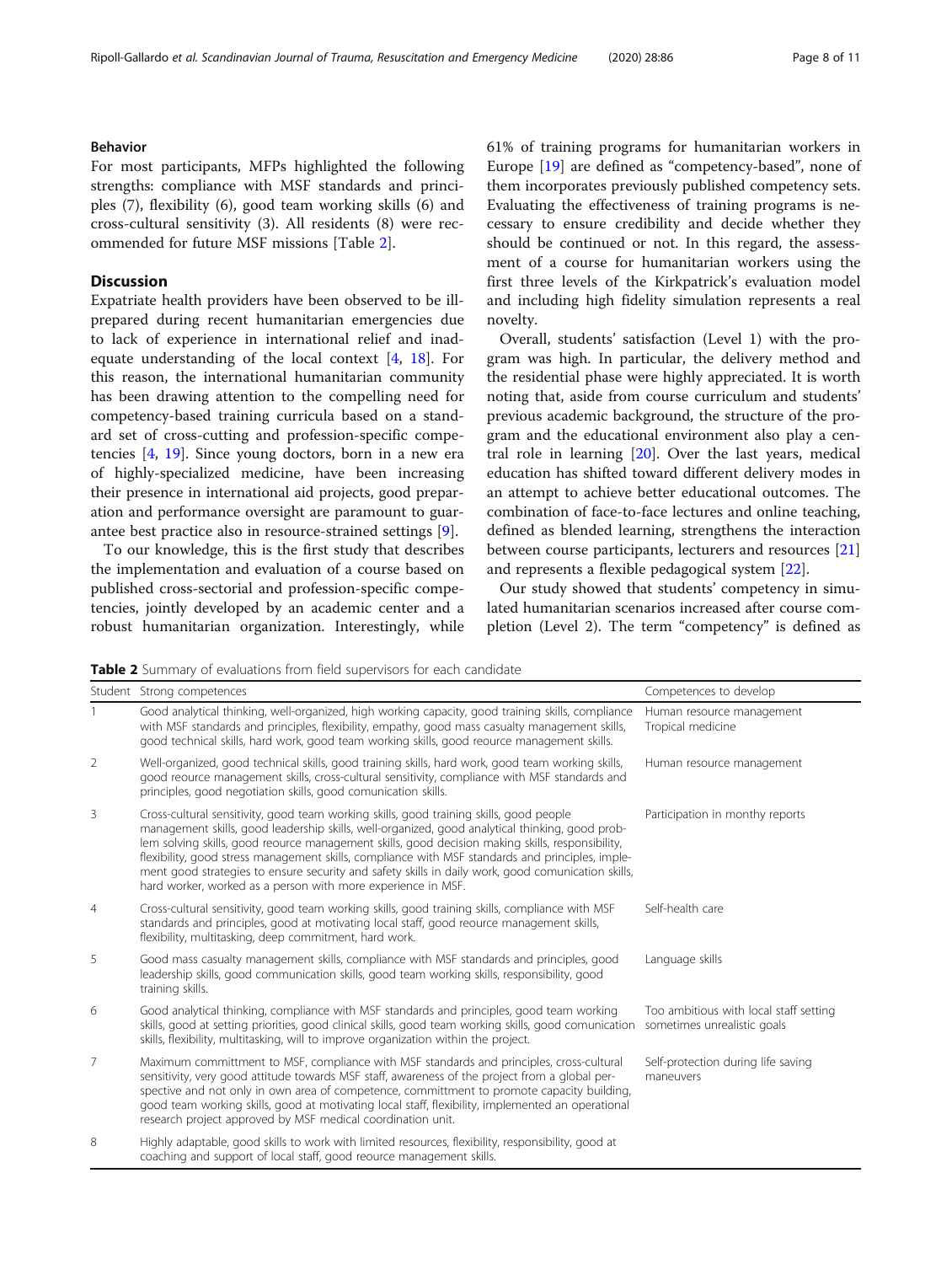the set of knowledge, attitudes and skills required to accomplish a task. A competency-based training must ensure the acquisition of a theoretical understanding of relevant concepts in the field of humanitarian assistance (e.g., learning the Simple Triage And Rapid Treatment (START) triage algorithm), promote a positive predisposition toward the working methods and actions to be adopted in low-resource settings (e.g., recognizing the importance of applying the START triage), and develop students' practical skills (e.g., conducting good quality triage in case of a mass casualty event). Yoon et al. [[23](#page-10-0)] used the Kirkpatrick model to evaluate a continuing professional development training for physicians and physician assistants. In their study, a single 5-point Likert scale form filled by trainers and trainees was used to assess learning. However, it is important to highlight that the inclusion of separate tests for knowledge (e.g., multiple choice), attitudes (e.g., Likert scale questionnaire), and skills (e.g., performance test) should be preferred whenever possible [\[14](#page-10-0)].

Our results reflect a clear improvement in participants' knowledge and overall performance in a high-fidelity scenario, while no change in attitude was evident. A plausible explanation may lie in the selection process itself. Since all students were highly motivated and had decided to take part in the course on a voluntary basis, a positive attitude was to be expected.

In a recent study, Schwartz et al. highlighted the prominent role that simulations, and particularly highfidelity simulations, may play in enhancing residents' skills in the management of complex cases [[24](#page-10-0)]. Simulated environments are an invaluable setting to teach crisis resource management (CRM) skills [\[25\]](#page-10-0), which are extremely important in humanitarian contexts. Some challenges commonly encountered in the field (e.g., communication barriers and shortage of resources) can be easily reproduced through simulation, giving students the chance to become acquainted with similar situations, receive feedback and improve their performance with no risks to patients. At the same time, simulated scenarios allow for the evaluation of performance objectives, reflecting how students would use in the field the competencies acquired through training [[11\]](#page-10-0). In their review entitled "Transfer of learning and patient outcome in simulated crisis resource management", Boet et al. found that CRM simulations improve not only learners behavior in the workplace but also, and more importantly, patient outcomes [[26\]](#page-10-0).

According to Kirkpatrick et al., [\[14](#page-10-0)] a positive reaction and evidence of improvement in learning do not necessarily lead to desired changes in behavior. The transfer of learning to the workplace is heavily conditioned by the so-called 'work climates', and these are clearly established by a supervisor's reaction to students' practical application of the competencies acquired. To promote an encouraging work environment, heads of department and supervisors should be informed about the students' participation in the training program, and preferably be involved in its development [\[14\]](#page-10-0). In our case, keeping MSF field evaluators blinded was mandatory to prevent biases; however, all participants received very good feedbacks. The reason for this may be the fact that educational needs were decided and endorsed by a panel of experts that included MSF training staff. This ensured that the practical concepts, organizational principles and techniques taught complied with the organization's best practice standards.

The collaboration between an academic center and a robust humanitarian organization allowed us to demonstrate the effectiveness of a pre-deployment training course in improving participants' learning. This may have several promising implications:

- 1. If properly trained, medical residents with no previous experience in the field could be deployed without compromising the quality of care delivered.
- 2. In countries where residents are authorized by contract to practice abroad for a certain period of time while maintaining their financial remuneration, non-governmental organizations (NGOs) could fill field gaps more rapidly by deploying well-prepared but inexpensive personnel.
- 3. From an organizational standpoint, agreements between NGOs and training centers would allow humanitarian staff to benefit from simulation-based training, which is presently the best approximation to real work in emergency and disaster contexts [[27](#page-10-0)].

It is our hope that this collaborative initiative will serve worldwide as a model to bridge the gap between academia and field operations and contribute to the growth and professionalization of the humanitarian health sector.

#### Limitations

Despite our efforts to conduct this study thoroughly, a number of limitations should be considered.

The competency sets and skills at the basis of our training curriculum, albeit published and peer-reviewed, were never validated. However, the authors believe that basing the learning objectives of the course on the needs emerged from discussions with different groups of experts would go some way toward remedying this deficiency. Incorporating the input of trainers working for the NGO partner would also be a fair compromise in the absence of a globally recognized competency set for humanitarian workers.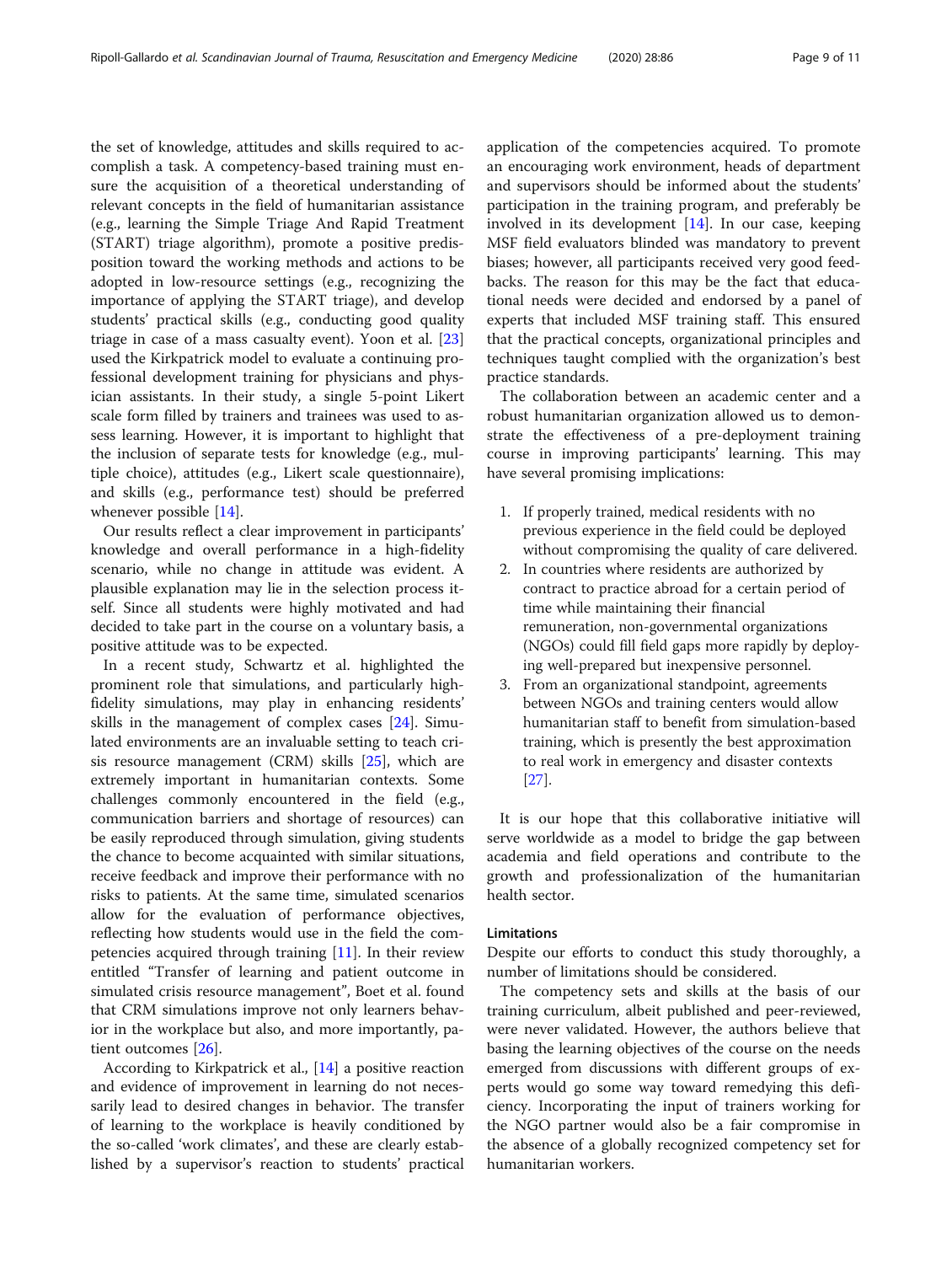The study dataset was limited to 2015 and the sample size used to test the effectiveness of this course was limited to 8 participants. Since our target population was composed of doctors still at an early stage of their careers, the tight enrollment criteria severely limited the number of eligible applicants for each iteration. Also, the evaluation process was logistically challenging and very resource consuming. All participants had to travel to Novara on purpose for the pretest and their travel and living expenses had to be covered for 2 days both pre- and post-test. This prevented the evaluation to be repeated in the following editions, which would have positively impacted the sample size. Even though both primary and secondary outcomes improved significantly after the course, a larger study would be useful to confirm the significance of the specific changes found in each field of the TIGR evaluation scale.

This study only assessed the first three levels of the Kirkpatrick model; additionally, for level 3 (Behavior) no pre-test was conducted. Since the course was designed to prepare residents to their first deployment with MSF, exposition to the real workplace environment was only possible upon completion. All participants obtained very good assessments from field supervisors, which may suggest that the training program played a role in the quality of their respective performances in the field.

Level 4 (Results) measures the effect of students' actions, which considering our target population should have translated into measurement of patients' outcomes (e.g., decreased mortality). Taking into account the high turnover of doctors in humanitarian contexts and the diversity in the pattern of disease and affluence of patients depending on country, season, and ongoing environmental conditions (armed conflict, natural disaster, etc.), the influence on patients' outcomes would have been very hard to ascertain.

Finally, this study did not include a control group. According to MSF policy, deploying untrained doctors in the field at this early stage of their careers would have gone against basic principles of best practice.

# Conclusions

Over the last decade, the humanitarian community has stressed the need to improve the quality of response through further investments in training for aid workers. Residents were highly satisfied with our training program and their knowledge and skills in simulated humanitarian environments improved as a result of participation. The implementation of this project shows how academia can successfully partner with humanitarian aid organizations to promote the professionalization of future humanitarian health workers. Further studies should be conducted to assess whether training programs effectively increase the competence of humanitarian workers in the field and if this translates into improvement of patients' outcomes or further advantages for deploying organizations.

#### Abbreviations

MSF: Médecins Sans Frontières; CRIMEDIM: Research Center in Emergency and Disaster Medicine of the Università del Piemonte Orientale, Novara, Italy; MOODLE: Modular Object-Oriented Dynamic Learning Environment; TIGR: Translated Italian Global Rating Scale; Ottawa GRS: Ottawa Global Rating Scale; START: Simple Triage And Rapid Treatment; CRM: Crisis resource management; NGOs: Non-governmental organizations

#### Acknowledgements

The authors thank all lecturers, assistants and actors involved in the training and simulations. They thank Pier Luigi Ingrassia, director of the simulation center SIMNOVA of the Università del Piemonte Orientale, for lending the simulation facilities and Katia Ansalone for her professional writing services.

#### Authors' contributions

ARG is anesthesia consultant at Maggiore Hospital, School of Medicine, in Novara and postdoctoral fellow at CRIMEDIM, Novara, Italy. She was first investigator and training program developer and contributed to the curriculum design, implementation of the evaluation and data collection and interpretation. She drafted the manuscript and gave final approval for the final version to be published; she is accountable for the accuracy and integrity of every part of the study. LR is postdoctoral fellow at CRIMEDIM, Novara, Italy. He contributed as training program developer and to curriculum design and training implementation. EM is pool manager at Médecins Sans Frontières-Italy, Rome, Italy. He contributed as training program developer and to curriculum design. He was also accountable for the matching of residents to their missions in the field. GM is anesthesia consultant at Maggiore Hospital, School of Medicine, Novara, Italy. She acted as main assistant and organizer for the SIMNOVA simulation exercises. JMF is clinical professor of Emergency Medicine at the University of Alberta, Edmonton, AB, Canada, and visiting professor of Disaster Medicine at the Università del Piemonte Orientale, Novara, Italy. He contributed to study design and data analysis. AC is an Anesthesia and Intensive Care Resident in and CRIMEDIM research assistant, Università del Piemonte Orientale, Novara, Italy. He contributed to the organization of the training program and its evaluation. FDC is full professor at the department of Anesthesia and Intensive Care, Maggiore Hospital, School of Medicine and director of CRIM EDIM, Novara, Italy. He contributed to the organization of the training program and its evaluation. The author(s) read and approved the final manuscript.

#### Funding

None.

#### Availability of data and materials

Complete data and evaluation forms/tests used are available upon request.

#### Ethics approval and consent to participate

All students signed the informed consent. This study was approved by the institutional Ethics Committee (date 24-02-2016, study code UPO.2015.4.10).

#### Consent for publication

All authors read the manuscript and agreed to its submission and publication in the Scandinavian Journal of Trauma, Resuscitation and Emergency Medicine.

#### Competing interests

The authors declare that they have no competing interests.

#### Author details

<sup>1</sup> CRIMEDIM, Research Center in Emergency and Disaster Medicine, Università del Piemonte Orientale, Via Lanino 1, PC 28100 Novara, Italy. <sup>2</sup>Médecins Sans